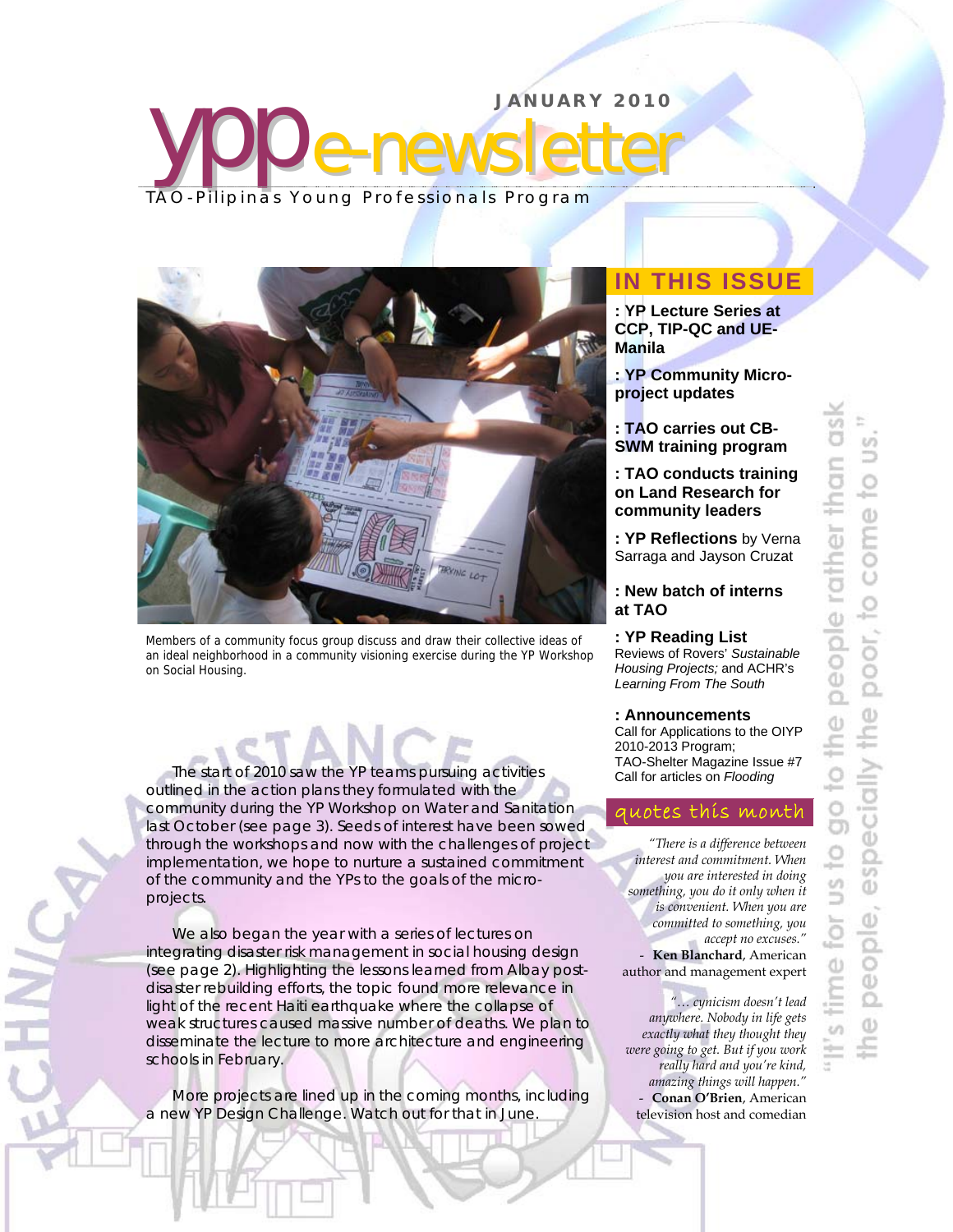# **01.2010 News Features**

# **YP Lecture Series at CCP, TIP-QC and UE-Manila**

A series of lectures on "Integrating Disaster Risk Management (DRM) in Social Housing" were held in different architecture and engineering schools in Metro Manila last December until January of this year. The Young Professionals Program of TAO-Pilipinas conducted the lectures in coordination with the faculty and student organizations at the Central Colleges of the Philippines (CCP) College of Engineering, Technological Institute of the Philippines (TIP) Department of Architecture, and University of the East (UE) College of Engineering.

The YP Lecture Series is regularly organized by TAO-Pilipinas to provide young



*Top: the civil engineering class of Engr. Arnie Inocencio (CCP CE Department Chairman); Bottom left: Engr. Vinci Nicolas Villasenor (CCP College Dean) gives a reaction/rejoinder to the presentation; Bottom right: the research team with Dean Villasenor and Engr. Inocencio* 

design professionals and students with a venue for the discussion of issues about social housing, shelter security and sustainable development. The lecture series this year aimed to disseminate the results of the action-research project entitled "*Integrating DRM in Site Planning and House Design of Resettlement Projects in Albay*" and completed by TAO-Pilipinas staff members Geraldine Matabang and Rosalyn Marcelo. The lectures are part of a small awareness-raising campaign to encourage a more conscious effort among technical design professionals to integrate DRM in building design and construction processes.

The research outputs were presented by Engr. Marcelo and Arch. Matabang at CCP on December 16 with the civil engineering class of Engr. Arnie Inocencio; at TIP-Quezon City on January 14 with members of the Junior-PIA student organization; and at UE-Manila on January 19 with the civil engineering classes of Dean Dominador Pagbilao and members of the ACES-PICE student organization. TAO-Pilipinas also handed over copies of the publication (monograph) of the action-research project for the schools' library collection. *(Ge Matabang)*



*Top: TIP faculty Arch. Popes giving the opening remarks; Ge Matabang presenting the research; Middle: architecture students listening to the lecture; Bottom: the research team with members of Junior PIA.*



*Top, L-R: Engr. Dominador Pagbilao (UE College Dean) giving the opening remarks; Rosalyn Marcelo presenting the results of the research; open forum after the presentations; Bottom: civil engineering students listening to the lecture.*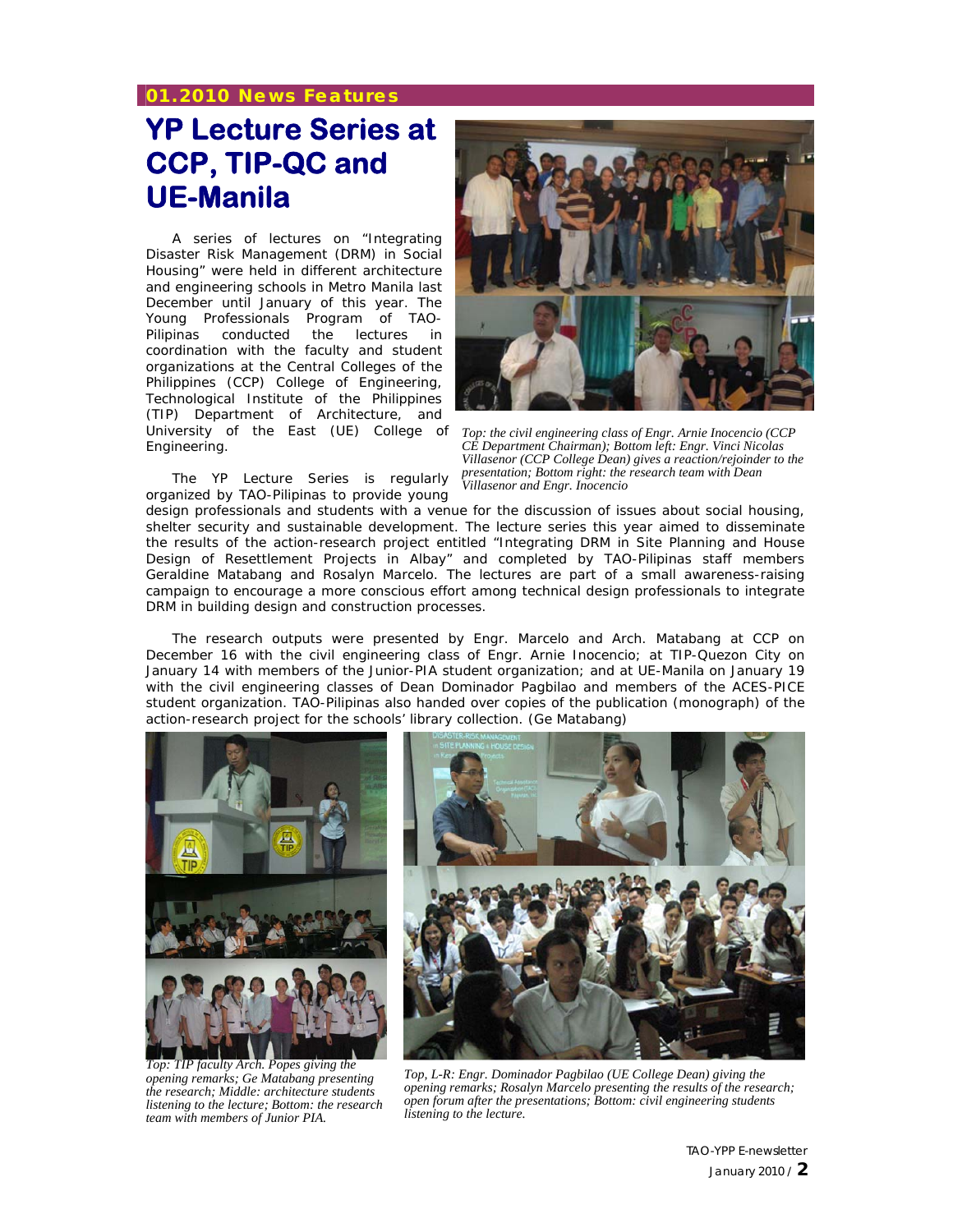# **Community Micro-Project Updates**



# **Tanza (Bicol and Chungkang Areas) Micro-project: YP** *Samahang Patubig ng Tanza*

*Samahang Patubig ng Tanza* is a micro-project that aims to facilitate potent water connections for the whole community. Its initial objective was to set off a batch of 10 households by applying for a clustered water meter connection originally instigated during the YP Workshop held last October 21 to 27. An underlying purpose of the project is to educate the community on proper water management. Assuring the sustainability of the project was also a sub-objective that was taken into consideration. The project is being facilitated by community leaders, DAMPA organizers and the YP team composed of Cherry Mateo, Gloryrose Dy, Jesmar Catuiran, and Rowel Lucilo.

After the presentation of the project proposal during the YP Workshop, the team immediately organized a meeting at the community on November 9, 2009. An agreement that meetings shall be held every Monday was made. Brain storming on policies, beneficiary criteria and payments to be made was also done. In follow-up meetings and consultations, the rules on membership fees, passbook and savings requirements were also resolved. The *Samahang Patubig* membership has also increased from 13 to 29 members.

By December, project cost estimates and Certificate of Inspection (CI) forms and policies were finalized with the members. Household visits were conducted and a dialogue with Maynilad Water Services was held to discuss application and connection fees. The initial target of 10 households was also increased to 25 households because it was deemed more economical.

The YP team is now completing the mapping of the community to produce a water supply plan and distribution layout which will be used as a reference for the installation of water connections. A community echo-workshop on water and sanitation is also scheduled to the held by February. *(From the progress report by Gloryrose Dy)*

#### **MASAGANA Micro-project:** *Community Pathway* **UNNAI Micro-project:** *Drainage Improvement*

The identified micro-project for the MASAGANA (Mamamayang Sama-samang Gabay ng Naaapi) community during the YP Workshop in October was the construction of an elevated pathway within the inundated areas of the community. The community pathway, seen as an initial effort to finding solutions to their water and sanitation problems, will provide easier access to people when fetching potable water especially during high tides. Meetings at the community were conducted after the YP Workshop and a committee for the construction of the pathway was created. Also discussed were project cost estimates, permits for construction, and fund raising. The YP team came up with an estimated project cost of PhP 800T for a 153-meter long elevated pathway made of bamboo and concrete.

A fund-raising activity (raffle) was organized in December to augment the organization's funds for the community pathway project. However, the unresolved issue of security of land tenure will largely determine if the project can be successfully implemented. The organization is continuously negotiating with the landowner to resolve the issue and prioritizing projects to gain access to basic services such as supplying electricity to a number of households. A project on community-based solid waste management is also being implemented in MASAGANA. The YP team composed of Christina Fiel, Jan Michael Lumbang, and Verna Sarraga will also be providing technical support for these community projects. *(From the progress report by Christina Fiel)*

After the YP Workshop in October, the YP team assigned at UNNAI (Upper NAWASA Neighborhood Association, Inc.) met with the community leaders and considered two micro-project proposals for the community. The first micro-project is the improvement of the drainage lines in Purok 5, the area in the community with the lowest elevation and where flooding occurrence is most severe. The second micro-project option is the rehabilitation of an existing community deep well.

The YP team (composed of Jayson Cruzat, Razel Robines, Inno Bengson, and John Sayson) together with the community leaders have done ocular inspections to determine ground elevations and existing conditions of the drainage lines. They have also mapped the drainage lines, approximately 60 meters in length, which have been targeted for improvement. The team is currently facilitating consultations with engineering professionals to discuss their proposed schemes for the project. *(From the progress report by Jayson Cruzat)*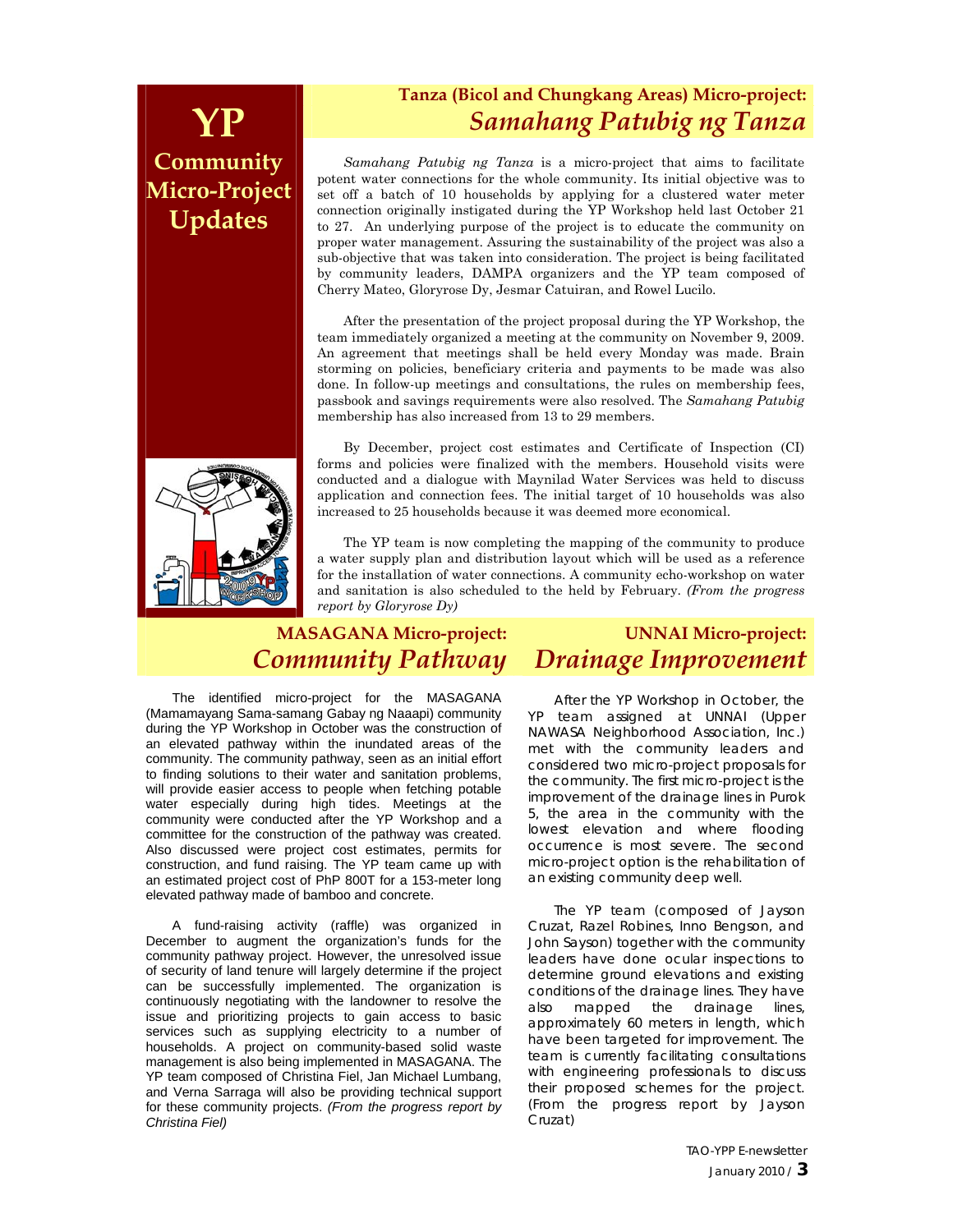

*Top left: Facilitator Marginela Brucelo explains the focus group discussions; Top right: Participants draw an image of their vision for their community; Bottom: Participants of the CBSWM training*

# **TAO carries out CB-SWM training program**

On December 5-6, 2009, the Human Settlements and Environment Program of TAO-Pilipinas conducted training on Community-Based Solid Waste Management (CBSWM) for 40 youth members representing ten communities in Metro Manila. The objective of the training was to educate and motivate the youth to be more aware of their environment by taking care and giving importance to it. The training was held at the Balay Kalinaw, University of the Philippines, Diliman, Quezon City with the theme *"Community-Based Solid Waste Management: Earning by Greening Poor Communities in Metro Manila".* 

The CBSWM training was facilitated by members of people's organizations practicing solid waste management. Training facilitators included Jocelyn Satajo, Nelyn Balbalosa and Mary Ann Merelos from SHACC Phase 2 in Malibay, Pasay and Marginela Brucelo from MASAGANA in Tanza, Navotas. The training

comprised of nine parts which tackled various aspects of CBSWM such as concepts, environmental situation, laws, and SWM best practices. The facilitators also shared their experiences in implementing CBSWM in their communities in Pasay and Navotas.

Lecture and focus group discussion topics introduced in the training included the following: Environmental Situation in Metro Manila; Metro Manila in the 21st Century; Effects of Garbage on People's Surroundings; Garbage and Global Warming; Web of Life: 8 Principles of Nature; Garbage Segregation; Ecological Solid Waste Management Act (RA9003); and Composting. The participants also created images of their community vision and inspirations for practicing CBSWM. They also formulated action plans to attain their vision and the participants are expected to carry out these plans within their communities during the weeks following this training. The 2-day program culminated with the awarding of completion certificates for all participants.

This training is the first part of TAO's project on community-based solid waste management which intends to expand the practice from an initial two to ten communities in four cities (Pasay, Navotas, Quezon City, and Manila). It targets youth members to become future environmentalists and SWM trainers in their communities. The next training activity is scheduled to be conducted by March 2010 and shall focus on urban gardening and composting. The CBSWM project is being implemented with support from the Youth Action Grants of Starbucks through Give2Asia Foundation. *(Gloryrose Dy)*

# **TAO conducts training on Land Research**

Community leaders of TAO-assisted areas in Navotas City attended Land Research training on January 17, 2010. The training was carried out in support of the ACCA Navotas Project of TAO-Pilipinas. The morning sessions included concepts on land surveying, land research, as well as reading and interpreting land titles. After each community shared their

experiences on land research and acquisition, TAO volunteer Engr. Voltaire Tila presented the land surveying process. Ms. Estrella "Manay" Casin, President of Dumpsite View Neighborhood Association (DVNA), shared her organization's experience on purchasing their occupied lot in

**Please turn to page 8.**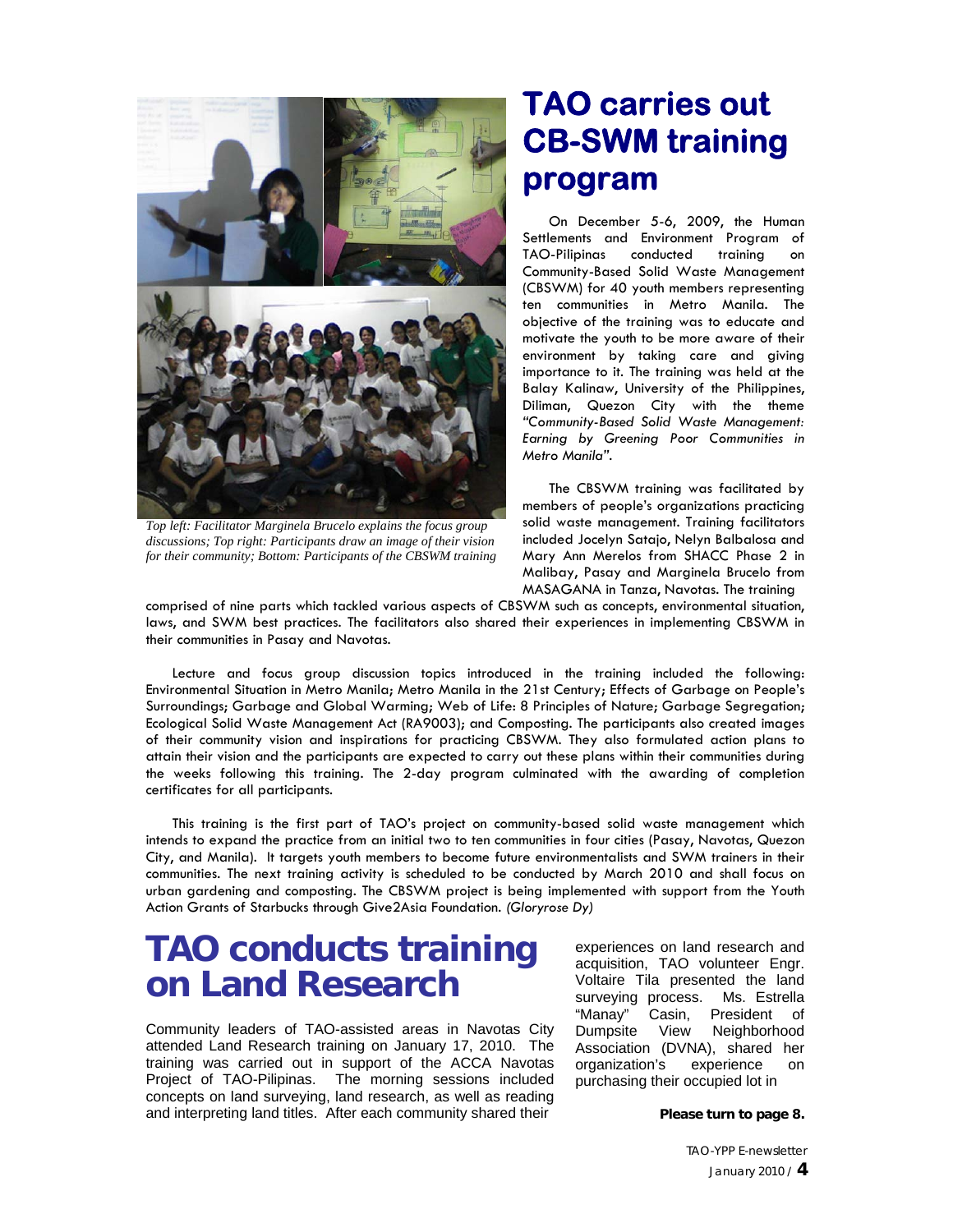### **YP Reflections**



*Verna Lucia Sarraga, 21 years old, is a BS Architecture graduate from Pamantasan ng Lungsod ng Maynila. She earned a slot as a participant in the YP Workshop by winning the logo design contest for the workshop. She was assigned in the MASAGANA community in Tanza, Navotas for the workshop's community immersion activities. She continues to do volunteer work for the community micro-project in MASAGANA.*

"*What if you did not win the YP Logo Contest, would you still pursue to be a part of the workshop?"* This is the question that Ms. Geraldine asked me during my interview and briefing weeks before the YP Workshop for 2009. I would admit she caught me off-guard. I cannot clearly remember what my answer was (did I say no?) but it really made me think… *"Oo nga' no, what if?"*

The reason why I joined their contest was because I would like to attend the workshop for free. I have known TAO-Pilipinas for more than a year and I was impressed about their advocacy. Besides, I really admire girls taking the lead. Go ladies!

The lectures and discussions were very interesting for me. I've been trying to get a grip of all of the technical stuff because I know that we need to be equipped for the following days. At some point, I wondered what our site would look like. I've been to what they call "poor communities" every now and then. We have held feeding programs, outreaches, name it. It really feels great to help other people. One thing I learned from those experiences was that in order to make them hear our message, we should also meet their needs. So we give refreshment after giving them encouragement. But the workshop offered a different set of things. For two days, there was a constant question in my head: How?

I thought that I was ready for what was going to happen but I realized that I was not when we finally arrived at MASAGANA, our site. Although there were lots of problems to deal with in the area (like dry path walk for the people, lack of access to clean water and proper sanitation), it was not a depressing one. The people were wonderful and you can see that they have hope as a community. Rather than have pity on them, I was rather overwhelmed that they are always trying to see things positively. During our immersion, I remembered one of the speakers told us: "The poor know the problem and they know the solutions and can give the most difficult questions…" Surely, I cannot solve the problem alone! There are always people who know better than you do. *Hello?! Hindi lang ikaw ang bida!*

I will never forget those six days of my life. It made me ride on a roller coaster of emotions --- I was torn with my responsibility as a daughter and my responsibility as an individual; between your worth in the world and your real value as a human being. I got home with a broken heart but with a complete being. Really, what if I didn't have a chance to join the workshop? Then I would be missing waking up from that fancy dream of working your way just to be rich and famous. Then I would not dream that someday I will be able to serve these people completely.



*Verna during the transect walk in MASAGANA…*











*… and facilitating a community workshop on water and sanitation.*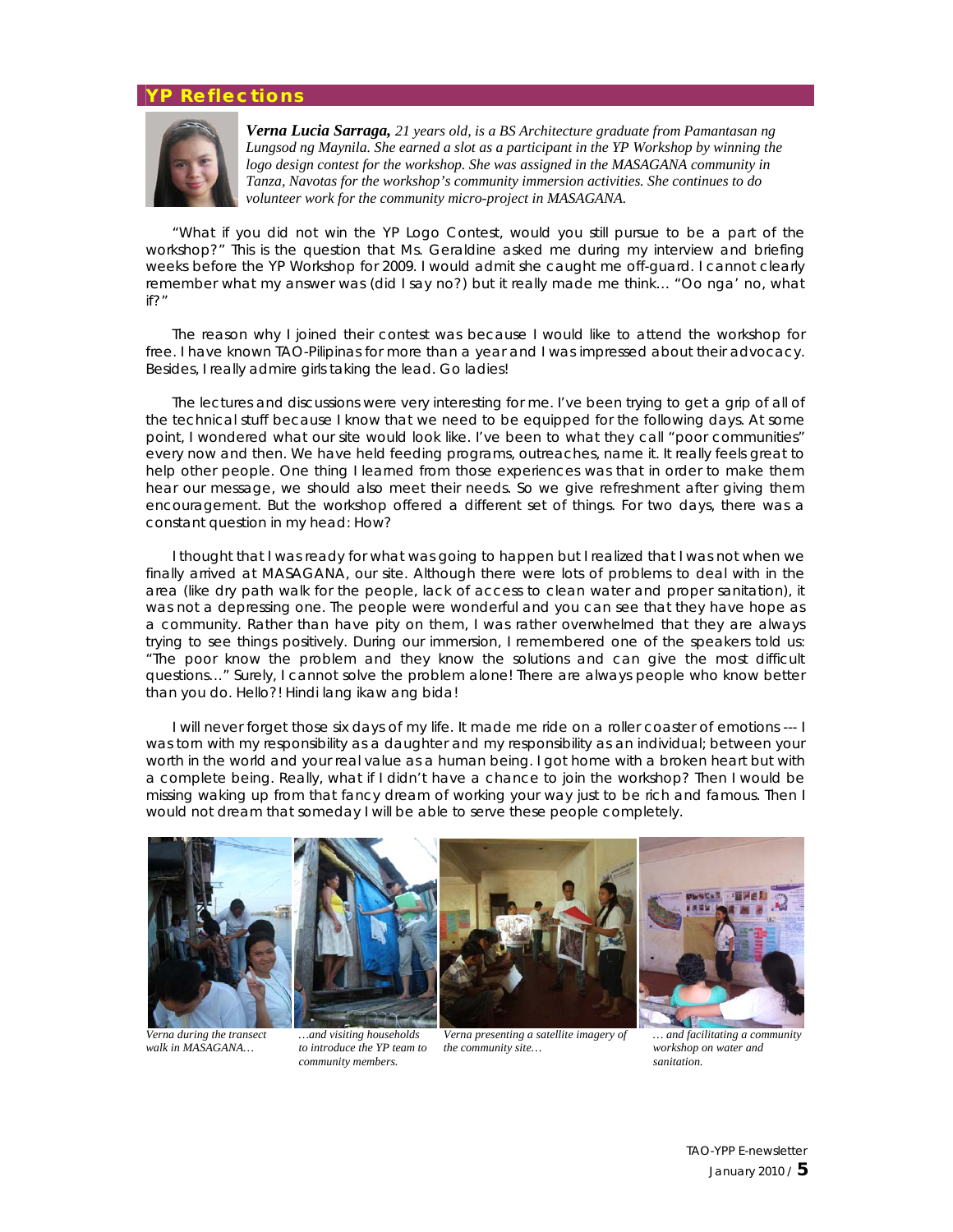### **YP Reflections**



*Jayson Cruzat, 22 years old, is a senior student of BS Architecture at the Technological Institute of the Philippines in Quezon City. He spent his immersion work at UNNAI community in Bgy. Fairview, Quezon City and continues to do volunteer work for the community microproject there.*

Akala ko ang buhay namin ay mahirap na noong nasa probinsiya pa ako dahil sa naranasan kong buhay sa bundok na kung saan walang koryente, walang linya ng tubig, walang tv, at lalo nang walang signal ng cellphone. At ang tanging libangan ay makinig sa isang transistor radio.

Dahil sa narasan ko kung gaano kahirap ang kumita ng pera, kaya nagsikap akong makapag-aral para maiahon at magkaroon ng maayos na pamumuhay hindi lang ako kundi ang aking mga magulang. Ayoko na sa pagtanda nila ay hindi man lang nila naranasan ang kaginhawahan.

Ngunit nang mapasama ako sa isang *6-day workshop* na inorganize ng TAO-Pilipinas na kung saan ay dinala kami sa isang community at inalam namin ang kanilang kalagayan, marami akong nalaman hindi lang tungkol sa community kundi tungkol sa buhay. Nalaman ko na mapalad pa pala ako dahil nakakapagaral pa ako kasi merong mga tao na hindi talaga makapag-aral. Kahit walang linya ng tubig sa amin, may bukal kaming pinagkukunan. Hindi katulad sa community na yung ibang pamilya ay walang makunan ng malinis na tubig at walang maayos na sanitasyon dahil sa kahirapan ng kanilang buhay. Nang matapos na ang workshop namulat ako na may mga taong mapalad na biniyayaan ng maayos na sanitasyon.

Tinatanong ko ang sarili ko kung ano ang pwede kong gawin para makatulong sa community. Nagpapasalamat ako sa TAO Pilipinas na binigyan ako ng pagkakataon para makatulong sa isang community hindi sa pinansyal na aspeto kundi sa nalalaman kong teknikal.

Ang TAO-Pilipinas at sa mga organisasyong katulad nito na tumutulong sa mga nangangailangan ay marami ang nagpapasalamat kahit hindi nila personal na naririnig. Isa ako sa mga taong nagpapasalamat sa pagmulat nila sa aking kaisipan tungkol sa maraming bagay na hindi matututunan sa loob ng iskwelahan. Sana ay dumami pa ang organisasyong katulad ng TAO-Pilipinas para mas marami pa ang taong matulungan. Maraming pong salamat sa inyo. *Community workshop on water and* 

# **New batch of interns at TAO**

TAO-Pilipinas welcomed a new batch of interns to work on its various programs and projects. Bringing their talents, energy and passion into the communities that TAO assists are Tracey Loontjens, Paul Brecht Van Acker, Ma. Christina Fiel, Hazel Joy Caisip, Rapunzel Narbonita, and Ermon Farrell Aguilar.

Tracey is an architect from Belgium who is completing a post-graduate degree in Urban Design and Country Planning. Her internship at TAO is part of a training exchange program for her postgraduate studies. Paul is also an architect from Belgium but is independently doing his volunteer work in Manila.

Christina is a senior architecture student from the Technological Institute of the



*Jayson's YP team inspects water sources in UNNAI community.* 



*Jayson consulting with TAO's Osang Marcelo before the community workshop…* 



*…and facilitating a focus group discussion among women members of* 



*sanitation at UNNAI, Quezon City.* 

Philippines (TIP) who joined last year's YP Workshop on Social Housing. Hazel is an architecture student from the University of the Philippines (UP) while Rapunzel and Ermon are graduating architecture students from TIP who are completing their on-the-job requirements.

Tracey, Paul and Hazel are currently working on the design schemes for the SHEC Phase 3 Housing Project; Christina and Rapunzel are doing model house designs for the HSE program; Ermon is assigned on the SHEC Eco-Farm Design project. *(Ge Matabang)*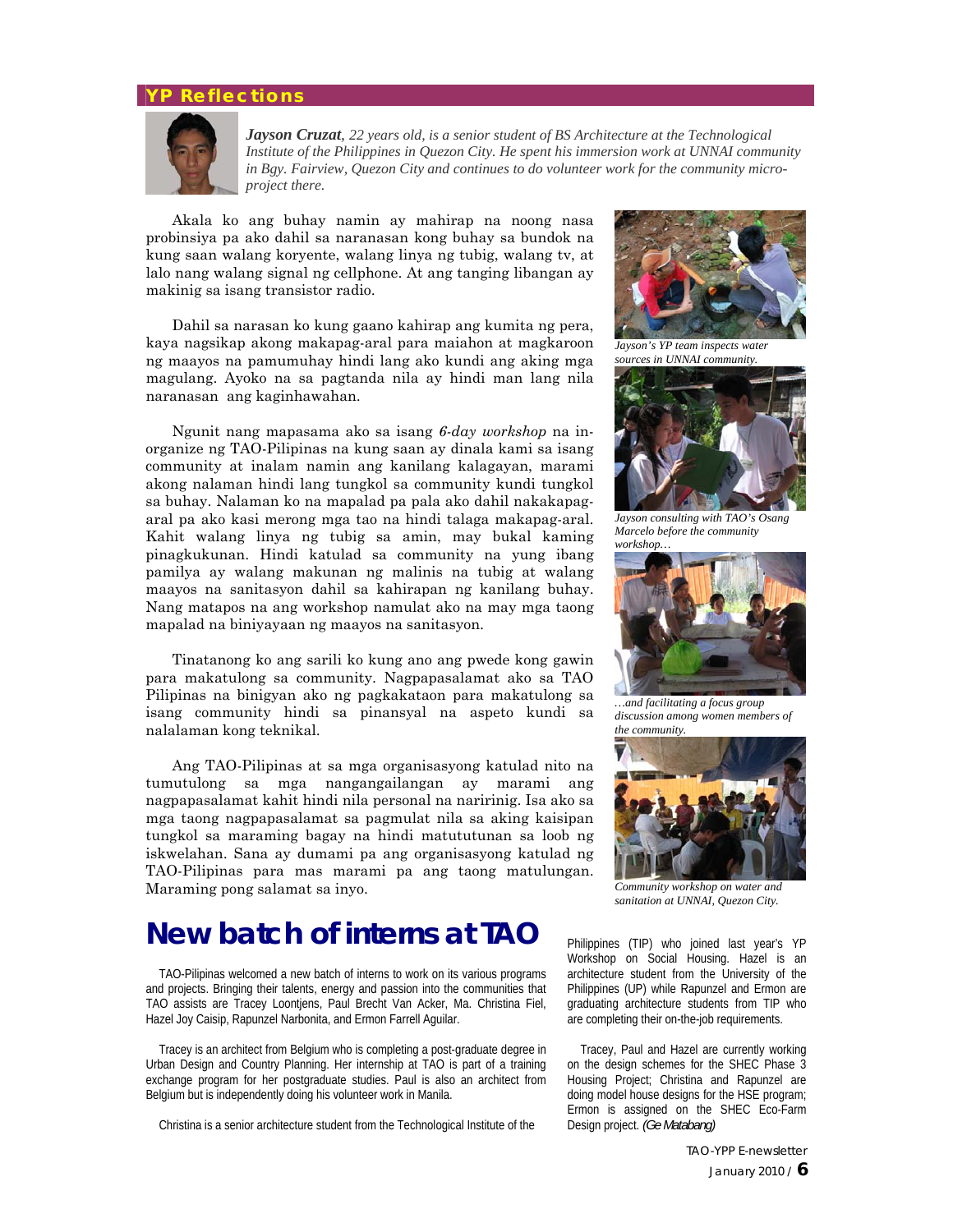### **YP Reading List**

Every issue, the YP e-newsletter features a selection of TAO Resource Center & Library materials as reviewed by TAO staff and volunteers. The TAO Resource Center & Library is now open for students and researchers' use. Library use is by appointment and guidelines may be viewed at **http://www.tao-pilipinas.org/resources/library**. You may call Angel Sales at 441-0998 / 436-7301 or email **lib@tao-pilipinas.org** to schedule your visit.



#### Title: **Sustainable Housing Projects: Implementing a Conceptual Approach**  Editor: **Ronald Rovers** Publisher: **Techne Press (2008)**

#### About the editor (from the back cover) :

Ronald Rovers is an Associate Professor at Wageningen University and Research Center (WUR) and a member of the Urban Environment Management Group, specializing in sustainable building. Review:

Sustainable building philosophy in the Netherlands is encapsulated in a three-step strategy called "Trias Ecologica." The first step calls for reducing the demand or need of use. Step two is the use of sustainable or renewable resources and step three requires that remaining needs be supplied in the most efficient way. Sustainable Housing Projects shows the evolution of understanding and

implementing sustainability in the Dutch housing industry.

The book gives an overview of the knowledge gained from housing projects that demonstrate sustainable building in the Netherlands over the last 15 years. These housing projects were designed and built based on sustainability concepts and a program of requirements developed through the DCBA method or classification system. The DCBA method guides housing design and construction to have the lowest possible impact on the environment. (For example, building design that targets the D-level is based on standard concepts or the normal selection of materials based on quality and cost. In a C-level building, selection of materials is based on avoiding the most serious environmental effects. B-level buildings have materials with minimizing environmental effects; A-level buildings are built with locally-sourced materials and can be re-used after demolition.)

The book also shows how the Dutch have managed to use a conceptual and integrated approach for sustainable building instead of implementing different and uncoordinated measures and technologies to improve the environmental performance of buildings. It also underscores that this approach is effective for housing developments at medium-scale or at the community level rather than in a single building.

Reading this book serves to highlight how far away our local practice (especially in housing design and provision) is from the Dutch experience where long-term sustainability is a clear target even at the very start of the design process and government policies support sustainable building. Many examples and lessons are presented in this book that local design professionals should study and consider in trying to mainstream green building practices. (Ge Matabang)



#### Title: **Learning from the South** (DVD) Producer: **Asian Coalition for Housing Rights (March 2007)** Director: **Peter Swan**

*Learning from the South* is a documentary film about survivors. In 2006, four survivors of hurricane Katrina visited communities in Thailand and Indonesia, which were devastated by the December 2004 tsunami. The visitors from New Orleans were moved at how the people maintained a sense of self-determination, rebuilt their homes, communities and lives without waiting on for the government to do it for them. They also learned about how Asians proved strength when they worked together. Such stories of recovery and hope have become Asia's gift to the Katrina survivors, which they will bring back home to their people in the United States.

What I like about documentaries is that apart from the lessons imparted, the viewers are able to feel the sentiments of the narrator. I think even young people would be able to appreciate the video however serious the topic is since they would relate to the feelings of the storytellers and truthfulness of their stories. The depth of the exchange of experiences is also evident. The film could especially inspire those in the developing countries, and communicate that they could also set good examples to the developed nations. As we are all potential victims of disasters, the film indeed is a good reference material for everyone. *(Rosalyn Marcelo)*